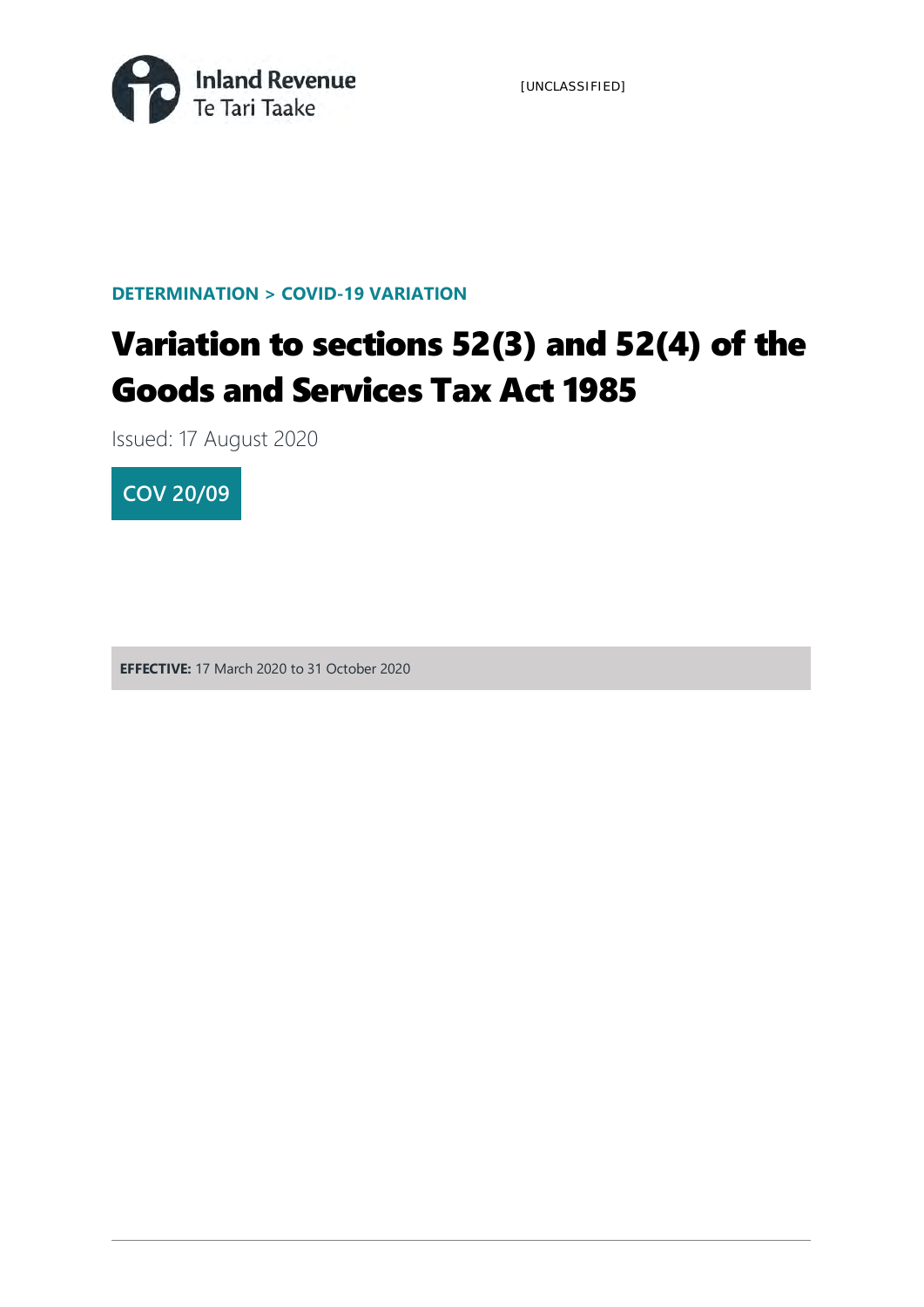

### Variation

The Commissioner of Inland Revenue has, under the discretion provided under section 6I of the Tax Administration Act 1994, made the following statutory variation:

For GST registered customers with a taxable activity of supplying accommodation who between 14 February 2020 and 31 October 2020 change to making exempt supplies of accommodation leaving them with no taxable activity, the time periods specified in s 52(3) and s 52(4) of the Goods and Services Tax Act 1985 are extended from 12 months to 18 months.

The effect of the variation will be:

- a. Under s 52(3), the Commissioner will not cancel registration for a customer if there are reasonable grounds for believing that the customer will carry on any taxable activity at any time within 18 months from the date their taxable activity ceased.
- b. Under s 52(4), the information required to be provided by the customer must include whether or not the customer intends to carry on any taxable activity within 18 months of that date.

This is subject to the conditions that:

- the impacts of COVID-19 response measures or the consequences of COVID-19 were the reason the customer ceased their taxable activity of supplying accommodation;
- the customer uses the email address **STRdisclosures@ird.govt.nz** to inform the Commissioner of the cessation of all taxable activities, the date of cessation and that they intend to carry on a taxable activity within 18 months of that date.

### Application date

This variation applies from 17 March 2020 to 31 October 2020.

Dated at Wellington on 17 August 2020.

#### **Martin Smith**

Chief Tax Counsel

Inland Revenue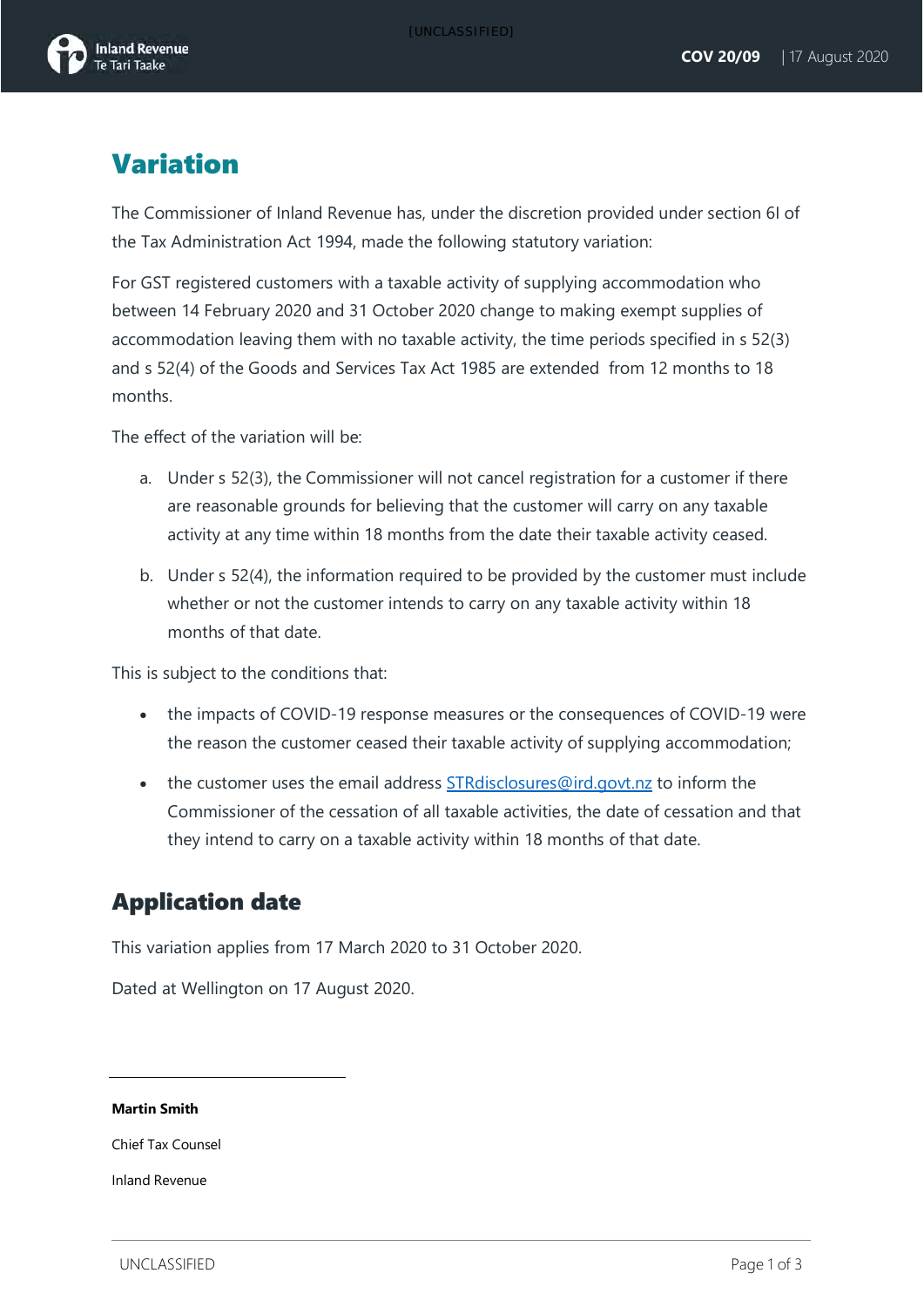## Background (material under this heading does not form part of the variation)

### Summary of effect

- 1. Under s 52(3), a GST registered person who no longer carries on any taxable activity is obliged to let the Commissioner know within 21 days of the date their taxable activity ceased. The Commissioner must then cancel their registration unless there are reasonable grounds to think a taxable activity will be carried on within 12 months.
- 2. The customer must also tell the Commissioner whether or not they intend to carry on any taxable activity within 12 months of cessation.
- 3. The variation extends the time periods above from 12 months to 18 months and will allow customers with a taxable activity of supplying accommodation to postpone or avoid cancellation of their GST registration where, due to the impacts of COVID-19, they have stopped their taxable activity and switched to making exempt supplies but intend resuming a taxable activity in the future.

### Provisions affected

4. Sections 52(3) and 52(4) of the Goods and Services Tax Act 1985.

### Application of variation

- 5. This variation applies to customers who were making taxable supplies of accommodation but have changed to making exempt supplies of accommodation in a dwelling. It recognises that COVID-19 has changed the market for short-stay accommodation in parts of New Zealand resulting in some suppliers temporarily changing to become suppliers of longer-term residential accommodation, an exempt supply. It is appropriate in the circumstances that they should not have their registration cancelled only to have to renew their registration at a later date.
- 6. Customers taking advantage of the variation must still make the change of use adjustments required under Part 3 of the Goods and Services Tax Act 1985.